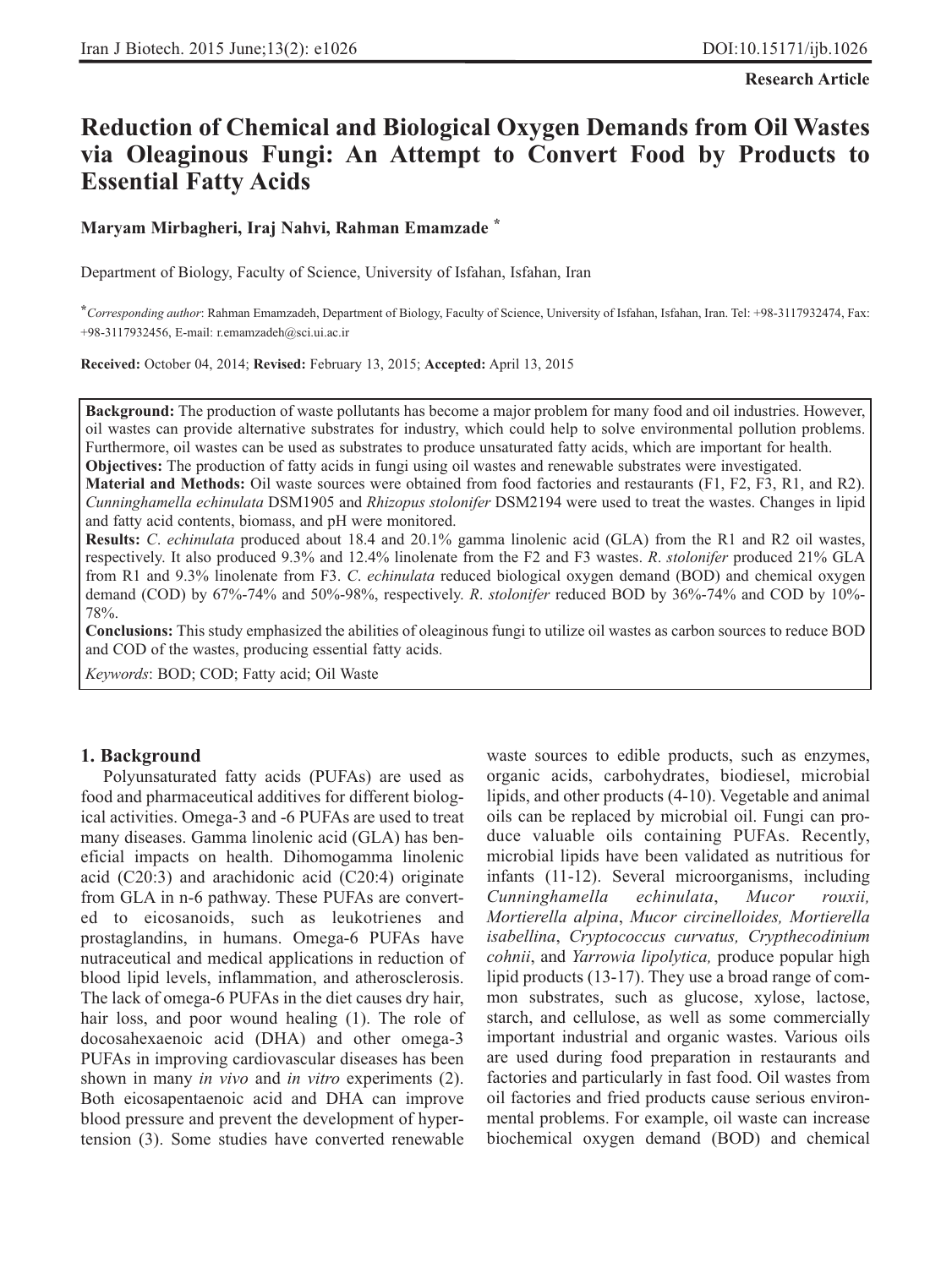oxygen demand (COD) in water resources, resulting in severe water pollution. Microbial degradation of oil wastewater has been investigated in earlier studies (5, 18, 19). Papanikolaou *et al*. (2007) used olive mill wastewater-based media to produce citric acid. Laconi *et al*. (2007) utilized the same substrate to culture a mixture of fungi to obtain a potentially useful microbial biomass and induce partial bioremediation of a particular waste. In present study, the efficacy of bioconversion various oil wastes to lipids via two oleaginous fungi, namely *Cunninghamella echinulata* DSM1905 and *Rhizopus stolonifer* DSM2194, were analyzed on Microscopic observations of the fungi showed the existence of lipid globules. Changes in total lipids, biomass, fatty acids, and pH were examined in a time course. The ability of these fungi to degrade oil wastes were examined by measuring BOD and COD.

## **2. Objectives**

Although the capacity of oleaginous fungi to convert lipids and fatty acids has been investigated, the effects of lipid metabolism by fungi on changes in BOD and COD have not been evaluated. In this study, the ability of oleaginous fungi to utilize oil wastes as carbon sources to reduce BOD and COD of the wastes were investigated. Our results may be useful to investigate the abilities of *C. echinulata* and *R. stolonifer* to produce value-added lipids*.*

# **3. Materials and Methods**

## *3.1. Chemicals*

All chemicals were obtained from Sigma-Aldrich with analytical grade. The oil wastes from different industries including restaurants and fried food factories were collected in Isfahan, Iran. The samples were abbreviated as F1 and F2 for waste oils from fried food factory of Shilan Kish, F3 for the sample from Naz plant oil factory, and R1 and R2 from two different fast food restaurants.

# *3.2. Fungal Culture*

*Cunninghamella echinulat* DSM1905 and *Rhizopus stolonifer* DSM 2194 were purchased from the German Collection of Microorganisms (DSMZ, Braunschweig, Germany). Preparation of media was carried out according to method described by Papanikolaou *et al*. (1). The inoculated culture medium contained (perliter of distilled water) 7.0 g  $KH_2PO_4$ , 2.5 g Na<sub>2</sub>HPO<sub>4</sub>, 1.5 g MgSO<sub>4</sub>, 0.06 g MnSO<sub>4</sub> 0.15 g CaCl<sub>2</sub>, 0.15 g FeCl<sub>3</sub>, 0.5 g yeast extract, 0.5 g (NH<sub>4</sub>)<sub>2</sub>SO<sub>4</sub> pH 6.0, and 2%  $(V/V)$  oil waste as a carbon source. The media were inoculated by spores  $(1 \times 10^7)$  and cultivated at 20<sup>o</sup>C for 72 h with shaking at 180 rpm.

Cell dry weight was measured 72 h post inoculation, and mean values from 3 replicates were used for further analysis (14). *C. echinulat*a DSM1905 and *R. stolonifer* DSM 2194 were passed through Whatman No. 1 filter paper and washed with a large amount of distilled water. To remove unconsumed-oil, an additional washing was carried out using ethanol. The cells were dried down at 105ºC. The dry cell weight was measured gravimetrically.

# *3.3. Microscopic Observation of Lipid Droplets*

Samples were obtained from production media after 72 h and stained by Sudan Black B, according to the method developed by Zhou (18) and visualized under light microscope.

# *3.4. Extraction and Modification of Lipids*

Lipid extraction was performed according to the modified procedure of Bligh and Dyer (1959). Briefly, mycelia were obtained through Whatman No.1 filter paper, washed three times by distilled water and once by ethanol. HCl solution (10 mL of 4M) was added to 1 g mycelia, and incubated at 60ºC for 2 h. The hydrolyzed solution was shaken with 20 mL of chloroform/methanol (1:1) at room temperature for 3 h, and centrifuged at  $2000 \times g$  for 5 min. The upper aqueous phase was separated by a Pasteur pipette and the lower phase containing lipids was evaporated under reduced pressure for 10 min (19).

The extracted fatty acids were modified to fatty acid methyl esters (FAMEs) according to the method of Christie (20). Lipid (50 mg) was dissolved in 1 mL toluene in a test tube fitted with a condenser. Sulfuric acid (2 mL) in methanol (1%  $v/v$ ) was added to the lipid mixture and maintained at 50ºC for 24 h. The methylated fatty acids were separated from the aqueous layer by adding 5 mL of NaCl (5%) and dissolved in *n*-hexane. The separated *n*-hexane layer washed by 4 mL of water containing potassium bicarbonate (2%) and dried over anhydrous sodium sulfate. Solution is filtered and the solvent removed under reduced pressure in a rotary film evaporator.

## *3.5. FAMEs analysis by Gas Chromatography (GC)*

GC was carried out using Agilent 19091J-413 Series Gas Chromatograph equipped with a FID and the capillary column DB-23 (USA). The temperatures of injector and detector were maintained at 260 and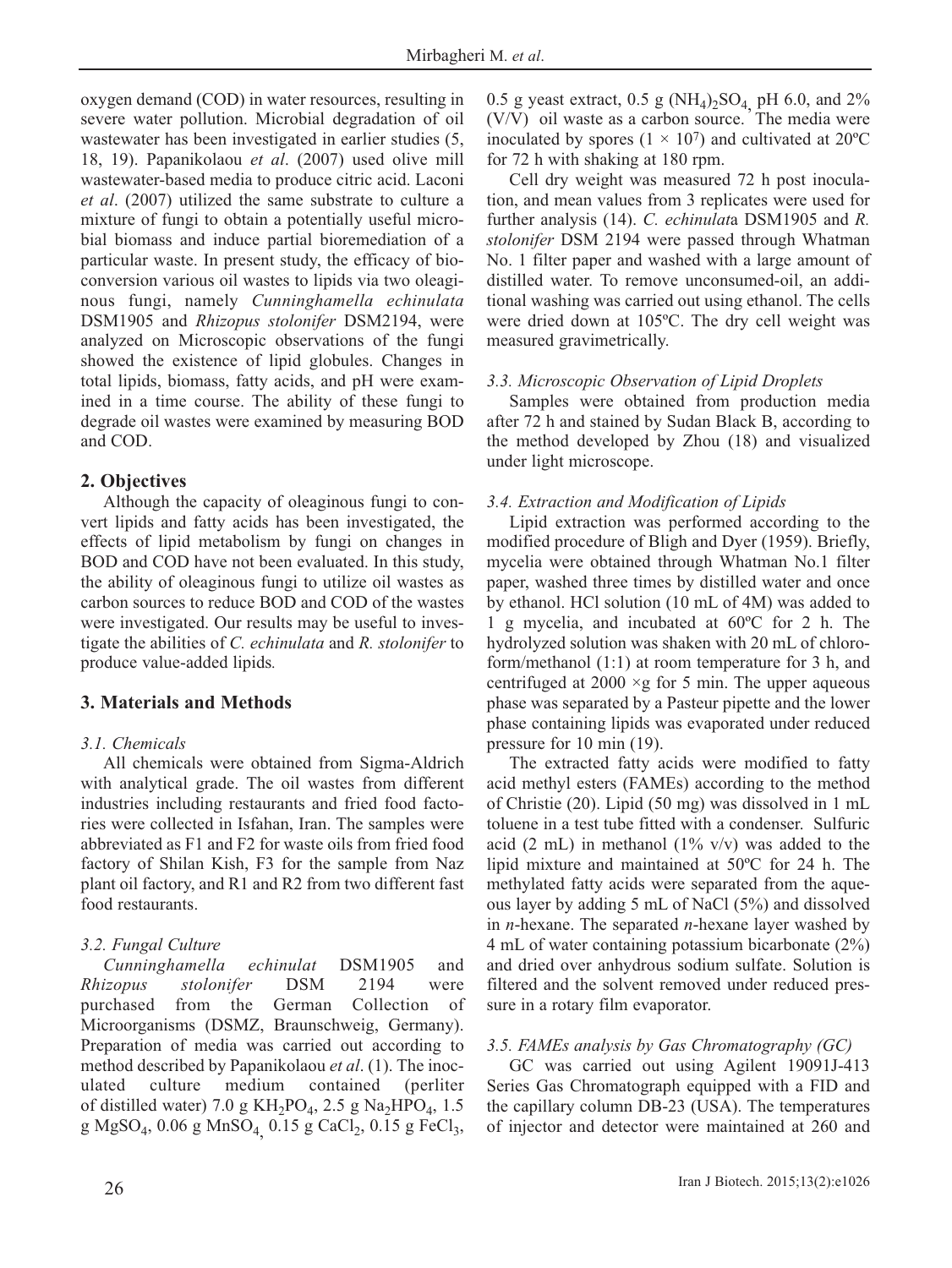300ºC, respectively. The oven was programmed as 100ºC: 2 min; 160°C: 3 min; 215ºC: 2 min; 217ºC: 2 min; 218ºC: 2 min;, and 260ºC for 2 min. Nitrogen was used as the carrier gas at a flow rate of 1.5 mL/min. The injection volume was 1 μL, with a split ratio of 50:1. The standard FAMEs (Sigma-Aldrich) including C18:2 (Linoleic acid), C18:3 (GLA), C18:3 (alphalinolenic acid), C20:4 (ARA), C20:5 (EPA), C22:6 (DHA) were assayed by GC and the standard elution profile was obtained. The Production of FAMEs from the extractions of *C. echinulata* DSM1905 and *R. stolonifer* DSM 2194 were assayed by comparing retention time from extracts to those of standard FAMEs.

#### *3.6. BOD and COD Determinations*

BOD was determined using the modified iodometric method and COD was determined by the standard closed reflux method according to the procedures described by Clesceri *et al.* (1998). The BOD and COD degradation efficiency was defined as the reducing amount of BOD and COD versus the amount of initial values (21).

#### *3.7. Statistical Analysis*

All the experiments were performed in triplicate, and data presented as means  $\pm$  SE. A one-way ANOVA was used toevaluatewhethertherewasastatistically significant difference between data. Statistical analysis was performed using SPSS 15.0 (SPSS Inc., USA), and tests were considered significant at  $p < 0.05$ .

#### **4. Results**

#### *4.1. Cell Culture and Lipid Assay*

The fungal strains of *C. echinulata* DSM 1905 and *R. stolonifer* DSM2194 were cultured under nitrogenlimited conditions in flasks containing five different oil wastes (2%), and the dry cell weights were measured gravimetrically. Oil particles were observed in both strains and appeared as black droplets after Sudan Black B staining (Figure 1).

All oil wastes were subjected to assays for total lipids, biomass, and pH at the indicated time intervals (Figure 2). The maximum yields of all oil wastes were achieved 72 h after inoculation.

#### *4.2. Fatty Acid Determination and Gas Chromatography (GC)*

A fatty acid analysis of cellular lipids was performed in both strains. The fungal cells were disrupted, and the lipids were extracted to assay the types and quantities of lipids. The lipid-containing fractions were separated and modified to obtain fatty acid methyl esters (FAMEs). The FAMEs were subjected to GC analysis. The GC results were analyzed based on the standard peaks obtained from FAME standards (Table 1).

Both *R. stolonifer* and *C. echinulata* produced lipids. The yield of *C. echinulata* lipid production was about 65% in F3 oil waste medium, but in F1, F2, and R1 wastes was less than that of *R. stolonifer*. Linoleate and GLA were the typical omega-6 fatty acids produced by the two strains in all oil waste media. *C. echinulata* cultured in F3 oil waste medium demonstrated maximum linoleate content (46.7%), but minimum GLA content (0.63%) of total FAMEs. Linolenic acid was produced by both strains in F3 and R1, and DHA appeared in F1 for the two strains. ARA concentration varied in relation to media and strain. Initial pH was 6.1, but decreased to 3.9 after 72 h and remained at this value until 192 h (Figure 2).

#### *4.3. BOD and COD Assay*

BOD and COD in all oil wastes decreased significantly by both strains. The changes in BOD over 5



**Figure 1.** Mycelium with lipid globules by staining using Sudan Black B, A: *Cunninghamella echinulata* DSM1905 and B: *Rhizopus stolonifer* DSM2194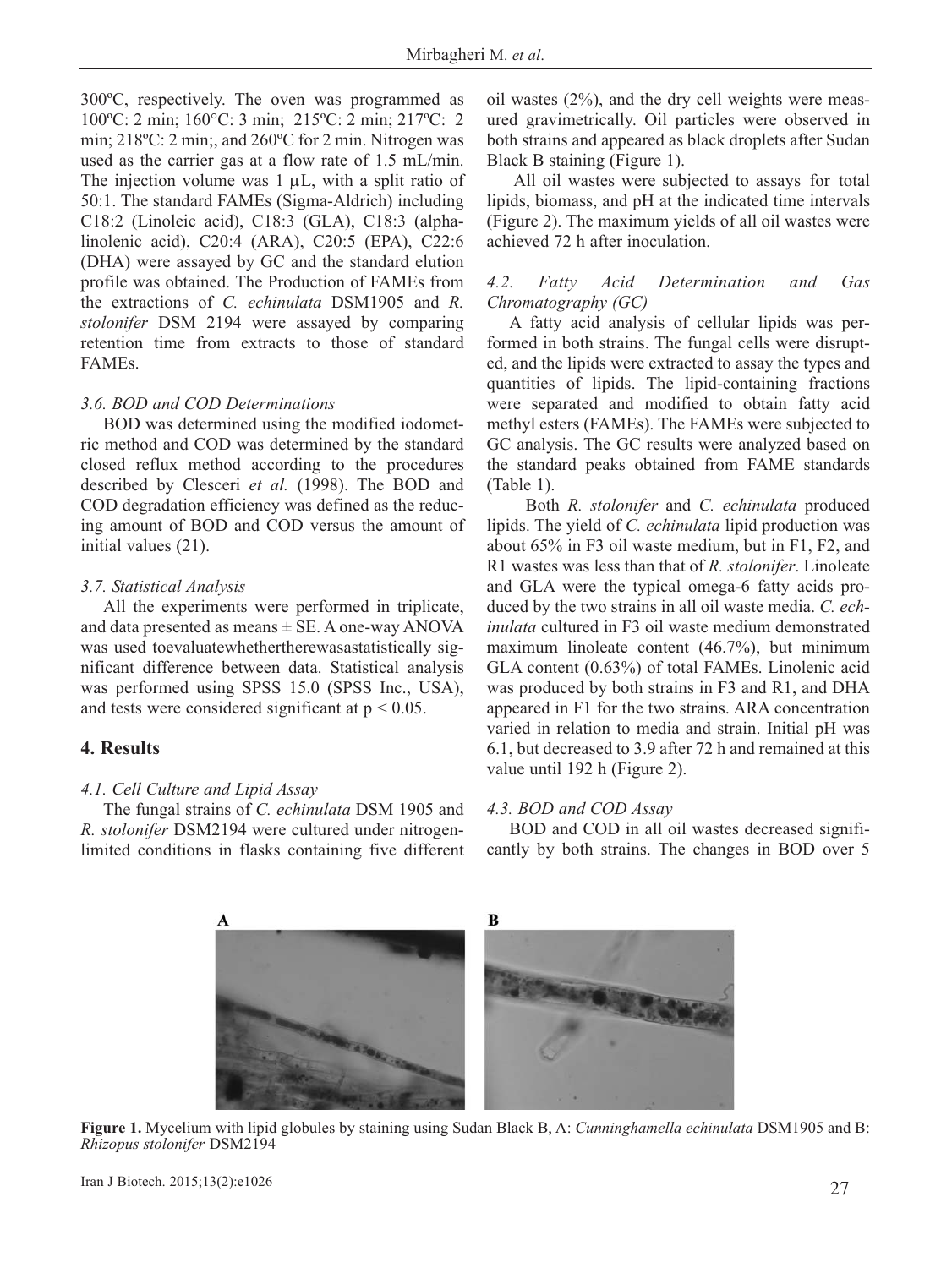| Cunninghamella echinulata DSM1905 |                                    |                                                               |                                                               |       |                                     |       |                                                                                                                                  |
|-----------------------------------|------------------------------------|---------------------------------------------------------------|---------------------------------------------------------------|-------|-------------------------------------|-------|----------------------------------------------------------------------------------------------------------------------------------|
| <b>Biomass</b><br>$(g.L^{-1})$    |                                    | Omega 6/3 concentrations in total lipid (mg.L <sup>-1</sup> ) |                                                               |       |                                     |       |                                                                                                                                  |
|                                   | <b>Total lipid</b><br>$(g.L^{-1})$ | Yeild<br>$(w/w \% )$                                          | C18:2                                                         | C18:3 | C <sub>18:3</sub>                   | C20:3 | C22:6<br>DHA (n-3 %)                                                                                                             |
| 12.3                              | 4.2                                | 34                                                            | 36.1                                                          | 11.42 |                                     | 8.9   | 8.37                                                                                                                             |
| 13.78                             | 5.1                                | 37                                                            | 24.2                                                          | 9.4   | 8.3                                 |       |                                                                                                                                  |
| 9.69                              | 6.3                                | 65                                                            | 48.06                                                         | 5.1   | 12.01                               |       |                                                                                                                                  |
| 13.63                             | 4.5                                | 33                                                            | 32.5                                                          | 18.4  |                                     |       | $\qquad \qquad \blacksquare$                                                                                                     |
| 13.71                             | 4.8                                | 35                                                            | 30/01                                                         | 20.1  |                                     | 3.4   |                                                                                                                                  |
|                                   |                                    |                                                               |                                                               |       |                                     |       |                                                                                                                                  |
|                                   |                                    |                                                               | Omega 6/3 concentrations in total lipid (mg.L <sup>-1</sup> ) |       |                                     |       |                                                                                                                                  |
| <b>Biomass</b><br>$(g.L^{-1})$    | <b>Total lipid</b><br>$(g.L^{-1})$ | Yeild<br>(w/w %)                                              | C18:2                                                         | C18:3 | C <sub>18:3</sub>                   | C20:3 | C22:6<br>DHA (n-3 %)                                                                                                             |
| 10.38                             | 5.4                                | 52                                                            | 34.2                                                          | 3.4   | 19.9                                | 12.1  | 11.3                                                                                                                             |
| 11.04                             | 4.97                               | 45                                                            | 51.2                                                          | 19.9  | 12.4                                | 6.3   |                                                                                                                                  |
| 10.54                             | 5.8                                | 55                                                            | 52.5                                                          | 3.8   | 9.3                                 | ۰     |                                                                                                                                  |
| 11.35                             | 5.9                                | 52                                                            | 58.9                                                          | 21.1  | 21.1                                | 7.3   |                                                                                                                                  |
| 16.92                             | 4.23                               | 25                                                            | 22.1                                                          | 21.6  | 2.1                                 | -     | $\overline{\phantom{a}}$                                                                                                         |
|                                   |                                    |                                                               |                                                               |       | <b>Rhizopus stolonifer DSM 2194</b> |       | Linoleate (n-6 %) (GLA) (n-6 %) Linolenate (n-3 %) ARA (n-6 %)<br>Linoleate (n-6 %) (GLA) (n-6 %) Linolenate (n-3 %) ARA (n-6 %) |

**Table 1.** Comparison of lipid, biomass, yields (%) lipid/ biomass w/w), omega 6 and omega 3 production (mg.L<sup>-1</sup>) and BOD and COD reduction (%) by two strains in medium contains different oil wastes

days are shown in (Figure 3).

Figure 4 shows the reduction of  $BOD<sub>5</sub>$  in all oil wastes, and the final BODs were 67%-75% and 37%- 55% of the initial values for *C. echinulata* and *R. stolonifer,* respectively. About 98% reduction in COD was achieved by *C. echinulata* in F5 and other decreases in COD were remarkable. In contrast, *R. stolonifer* decreased COD in F2, F3, and R2 (Figure 5).

### **5. Discussion**

Oil wastes from factories and restaurants may provide suitable carbon sources for microorganisms to



**Figure 2.** The changes of total lipid  $(g.L^{-1})$ , biomass  $(g.L^{-1})$ , and pH during the time (0-192 h)

produce lipids. Sewage sludge has been used to produce oil by Papanikolaou and Aggelis (2002). Fungi and yeasts can grow on waste products, such as glycerol, which is a biodiesel byproduct (22). Hydrophilic materials and molasses have been applied to single *Cunninghamella echinulata* cells to make oil (23). Tomato hydrolyses waste was used by this fungi to produce fatty acids (15). Food waste, olive oil mill wastewater, industrial fats, whey, and starch hydrolysates are other wastes that have been used by oleaginous fungi to produce lipids (24-27). The filamentous fungus *Mortierella alliacea* collects arachidonic acid, particularly in the form of triglycerides, in its mycelia and yields about 46.1 g.L-1 dry biomass. In the present study, oil wastes were obtained from food factories and restaurants. Lipid and FAME analyses of *C. echinulata* and *R. stolonifer* showed that these wastes were good substrates to produce unsaturated fatty acids, such as omega-3 and omega-6 PUFAs. The best results were found when R1 and R2 oil wastes were used as the carbon sources, as about 19-21% GLA was obtained from the R1 and R2 wastes by *C. echinulata*, respectively. Our results showed when linoleate and linolenate increased, GLA concentration decreased, particularly when using R2 and F3 oil wastes as substrates. Our data confirmed the results of Fakes *et al*. (2008) who determined lipids from *C. echinulata* with emphasis on the γ-linolenic acid distribu-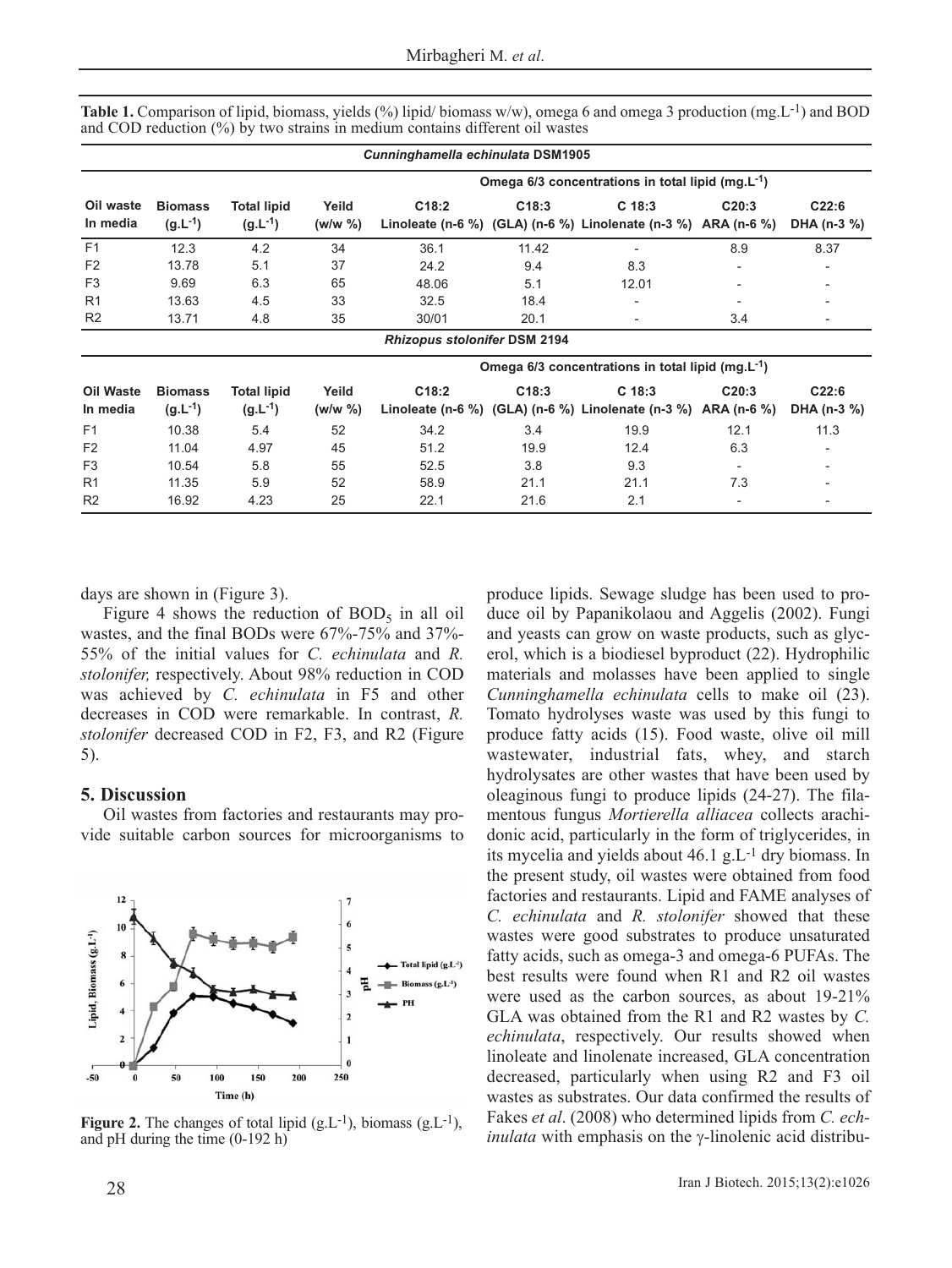

**Figure 3.** BOD values (mg.L-1) during 5 days by two strains *C. echinulata* DSM1905 and *R. stolonifer* DSM2194 in different oil wastes

tion (27). Linoleate production by the two strains was remarkable from all oil wastes, but *R. stolonifer* yielded more alpha linolenate. DHA was produced only when C22:0 was present in the oil wastes, and arachidonic acid appeared when C20:0 was in the substrate mixture. The two strains produced GLA, even though this fatty acid was not found in the wastes. Chen and Liu reported that *C. echinulata* cultivated on various carbon sources produces high biomass quantities but that the fungus did not accumulate large amounts of stored lipids (19, 28, 29). The same zygomycetes strain, *C. echinulata* ATHUM 4411, produced 7.8 g.L-1 SCO (single cell oil) and about 800 mg.L-1 GLA when cultivated on tomato hydrolyzate enriched with glucose (27), whereas growth on potato starch was accompanied by production of 540 mg.L-1 GLA (28). Additionally, *C. echinulata* strain CCRC 31840 produced 964 mg/g GLA when grown on starch, whereas it produced 1,349 mg.g-1 GLA after optimizing the inoculum (27, 29). Production of arachidonic acid by *Mortierella alpina* CBS 754.68 was evaluated in submerged fermentation (30). Our data showed that the lipids produced were related to the substrate type and indicated that PUFA biosynthesis is strongly associated with mycelial growth. The economic restrictions regarding application of microbial lipids as renewable sources for fatty acid production can be overcome by using a cheap feedstock. Finally, the impacts of lipid metabo-



**Noil waste**  $\blacksquare$  *C. echinulata*  $\blacksquare$  *R. stolonifer* 



6000

5000

**Figure 4.** BOD<sub>5</sub> values  $(g<sub>L</sub>-1)$  in different oil wastes and oil wastes treatment by oleaginous fungi *Cunninghamella echinulata* DSM1905 and *Rhizopus stolonifer* DSM2194

**Figure 5.** COD values (mg  $O_2.L^{-1}$ ) in different oil wastes and oil wastes treatment by oleaginous fungi *Cunninghamella echinulata* DSM1905 and *Rhizopus stolonifer* DSM2194